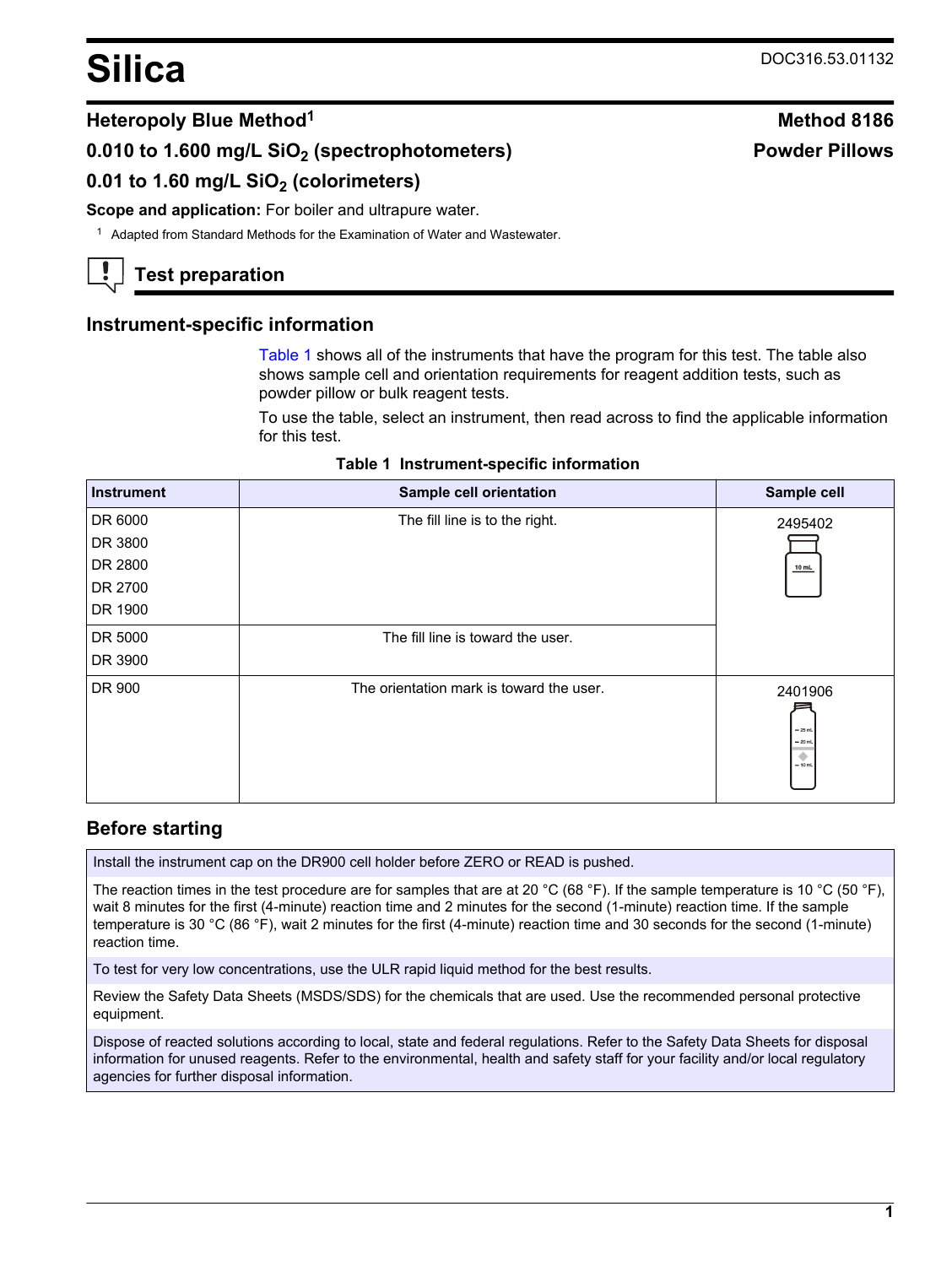#### **Items to collect**

| <b>Description</b>                                                                                                                    | Quantity |
|---------------------------------------------------------------------------------------------------------------------------------------|----------|
| Amino Acid F Reagent powder pillows, 10-mL                                                                                            |          |
| Citric acid powder pillows, 10-mL                                                                                                     | 2        |
| Molybdate 3 Reagent solution                                                                                                          | 1 mL     |
| Sample cells (For information about sample cells, adapters or light shields, refer to Instrument-<br>specific information on page 1.) |          |

Refer to [Consumables and replacement items](#page-4-0) on page 5 for order information.

#### **Sample collection**

- Collect samples in clean plastic bottles with tight-fitting caps. Do not use glass bottles, which will contaminate the sample.
- Analyze the samples as soon as possible for best results.
- If prompt analysis is not possible, keep the samples at or below 6 °C (43 °F) for up to 28 days.
- Let the sample temperature increase to room temperature before analysis.

#### **Powder pillow procedure**



**1.** Start program **651 Silica LR**. For information about sample cells, adapters or light shields, refer to [Instrument-specific](#page-0-0) [information](#page-0-0) on page 1.



**2. Prepare the blank:** Fill a sample cell with 10 mL of sample.



**3. Prepare the sample:** Fill a second sample cell with 10 mL of sample.



**4.** Add 14 drops of Molybdate 3 reagent solution to each cell.





**5.** Swirl to mix. **6.** Start the instrument timer. A 4-minute reaction time starts.



**7.** After the timer expires, add the contents of one Citric Acid Reagent powder pillow to each sample cell.



**8.** Swirl to mix.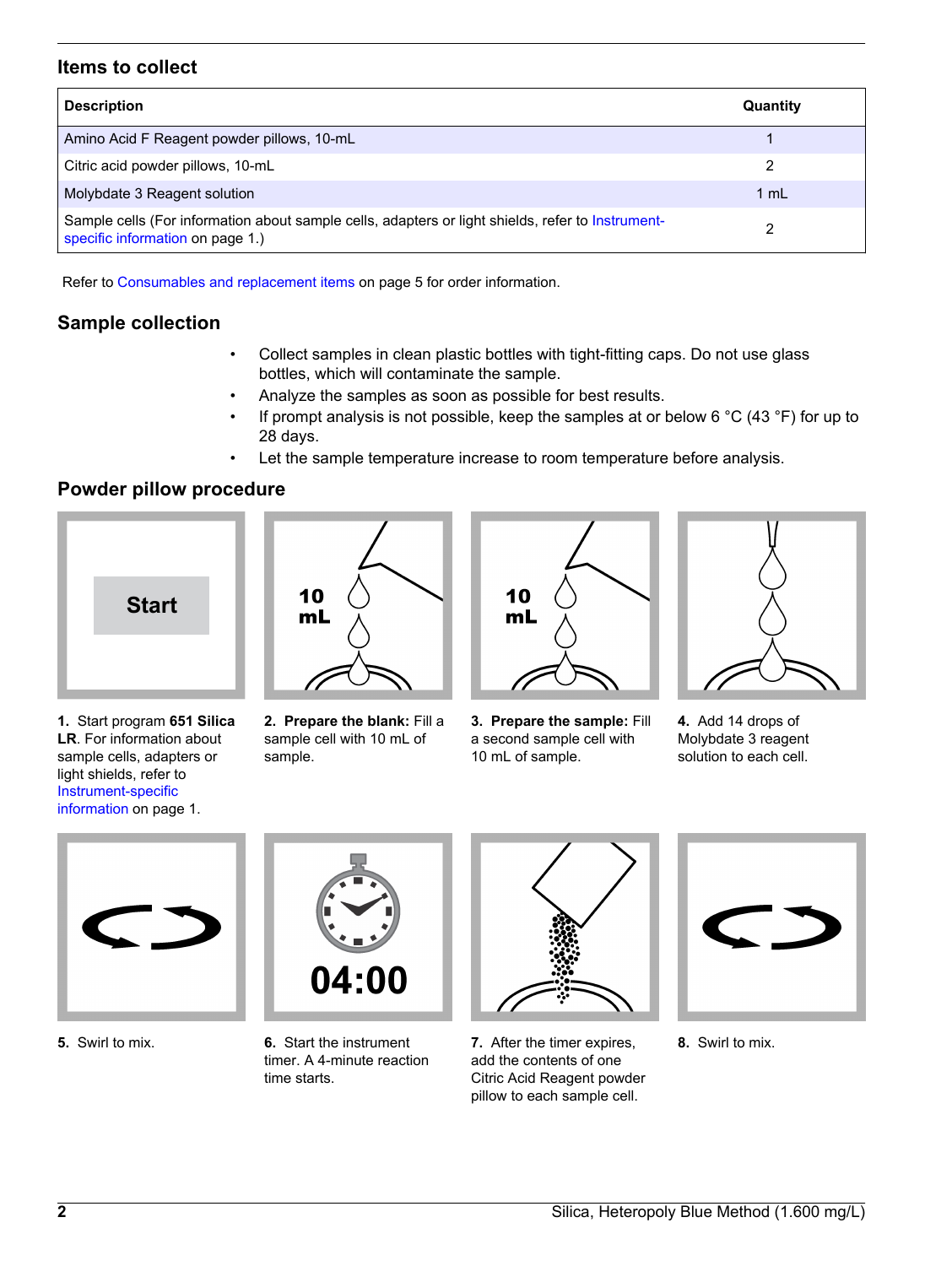

**9.** Start the instrument timer. A 1‑minute reaction time starts.

The destruction of possible phosphate interference occurs during this period.



**10.** After the timer expires, add the contents of one Amino Acid F Reagent powder pillow to the prepared sample cell.

**Blank:** The sample without the Amino Acid F Reagent is the blank.





**11.** Swirl to mix. **12.** Start the instrument timer. A 2‑minute reaction time starts. A blue color shows if silica is present.



**13.** When the timer expires, clean the blank sample cell.



**14.** Insert the blank into the cell holder.



**15.** Push **ZERO**. The display shows 0.000 mg/L

 $SiO<sub>2</sub>$ .



**16.** Clean the prepared sample cell.



**17.** Insert the prepared sample into the cell holder.



**18.** Push **READ**. Results show in mg/L  $SiO<sub>2</sub>$ .

#### **Interferences**

| Interfering<br>substance | Interference level                                                                                                                                                   |
|--------------------------|----------------------------------------------------------------------------------------------------------------------------------------------------------------------|
| Color                    | Does not interfere when the original sample is used to zero the instrument.                                                                                          |
| Iron                     | Large amounts of both ferrous and ferric iron interfere.                                                                                                             |
| Phosphate                | Does not interfere at levels less than 50 mg/L $PO_4^3$ . At 60 mg/L $PO_4^3$ , an interference of -2% occurs.<br>At 75 mg/L $PO_4^{3-}$ , the interference is -11%. |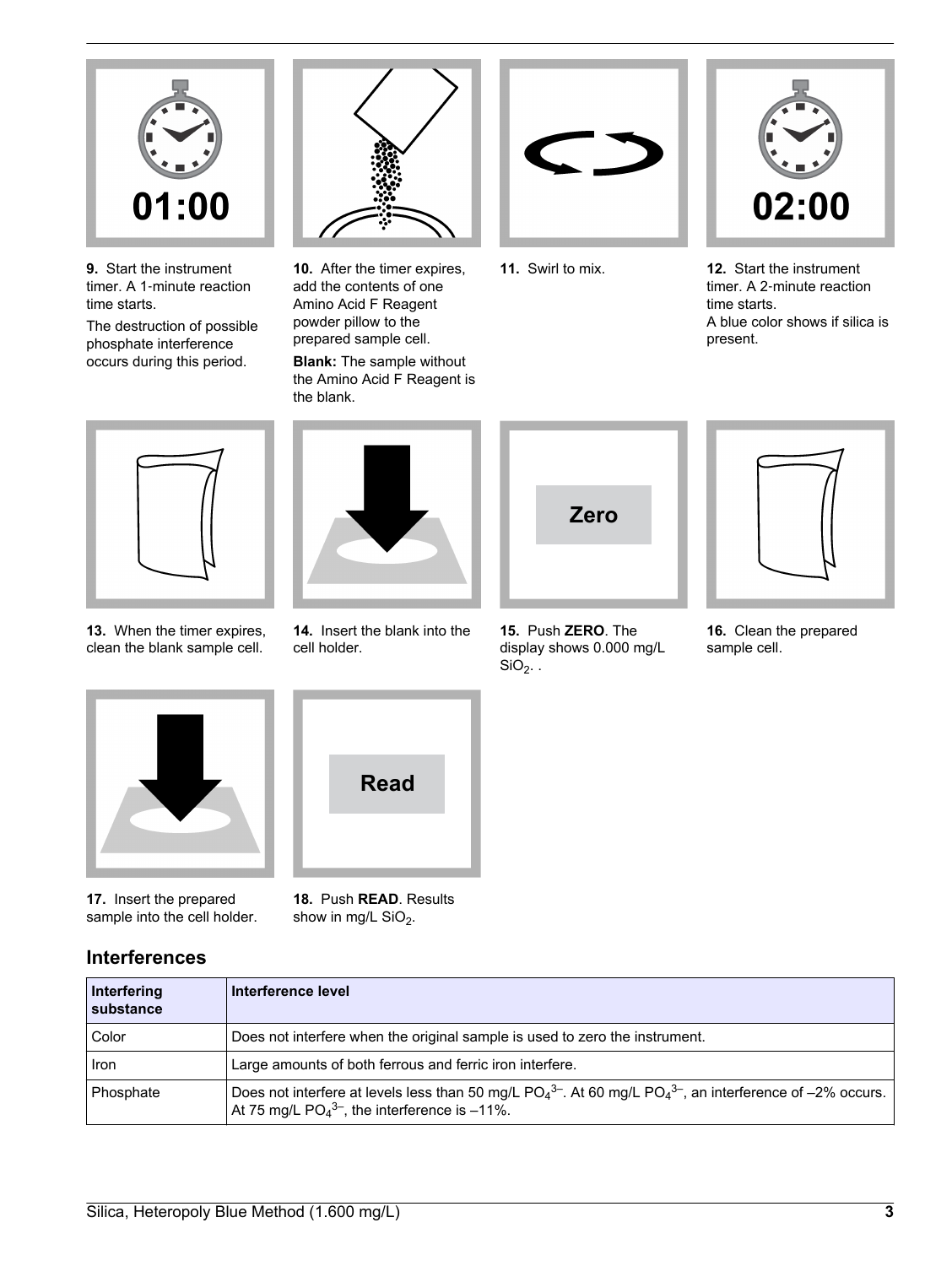| Interfering<br>substance         | Interference level                                                                                                                                                                                                                                                                                                                                                                                                                                                                                                                                                                      |
|----------------------------------|-----------------------------------------------------------------------------------------------------------------------------------------------------------------------------------------------------------------------------------------------------------------------------------------------------------------------------------------------------------------------------------------------------------------------------------------------------------------------------------------------------------------------------------------------------------------------------------------|
| Slow reacting forms<br>of silica | Occasionally a sample contains silica which reacts very slowly with molybdate. The nature of these<br>"molybdate-unreactive" forms is not known. A pretreatment with sodium bicarbonate, then sulfuric acid<br>will make these forms reactive to molybdate. The pretreatment is given in Standard Methods for the<br>Examination of Water and Wastewater under Silica-Digestion with Sodium Bicarbonate. A longer<br>reaction time with the sample and the molybdate and acid reagents (before the citric acid is added) can<br>help as an alternative to the bicarbonate pretreatment. |
| Sulfides                         | Interfere at all levels.                                                                                                                                                                                                                                                                                                                                                                                                                                                                                                                                                                |
| Turbidity                        | Small amounts of turbidity do not interfere when the original sample is used to zero the instrument.                                                                                                                                                                                                                                                                                                                                                                                                                                                                                    |

#### **Accuracy check**

#### **Standard additions method (sample spike)**

Use the standard additions method (for applicable instruments) to validate the test procedure, reagents and instrument and to find if there is an interference in the sample. Items to collect:

- Silica Standard Solution, 25 mg/L SiO<sub>2</sub>
- Pipet, TenSette<sup>®</sup>, 0.1–1.0 mL
- Pipet tips
- **1.** Use the test procedure to measure the concentration of the sample, then keep the (unspiked) sample in the instrument.
- **2.** Go to the Standard Additions option in the instrument menu.
- **3.** Select the values for standard concentration, sample volume and spike volumes.
- **4.** Open the standard solution.
- **5.** Prepare three spiked samples: use the TenSette pipet to add 0.1 mL, 0.2 mL and 0.3 mL of the standard solution, respectively, to three 10-mL portions of fresh sample. Mix well.
- **6.** Use the test procedure to measure the concentration of each of the spiked samples. Start with the smallest sample spike. Measure each of the spiked samples in the instrument.
- **7.** Select **Graph** to compare the expected results to the actual results.

*Note: If the actual results are significantly different from the expected results, make sure that the sample volumes and sample spikes are measured accurately. The sample volumes and sample spikes that are used should agree with the selections in the standard additions menu. If the results are not within acceptable limits, the sample may contain an interference.*

#### **Standard solution method**

Use the standard solution method to validate the test procedure, the reagents and the instrument.

Items to collect:

- Silica Standard Solution, 1.00-mg/L SiO<sub>2</sub>
- **1.** Use the test procedure to measure the concentration of the standard solution.
- **2.** Compare the expected result to the actual result.

*Note: The factory calibration can be adjusted slightly with the standard calibration adjust option so that the instrument shows the expected value of the standard solution. The adjusted calibration is then used for all test results. This adjustment can increase the test accuracy when there are small variations in the reagents or instruments.*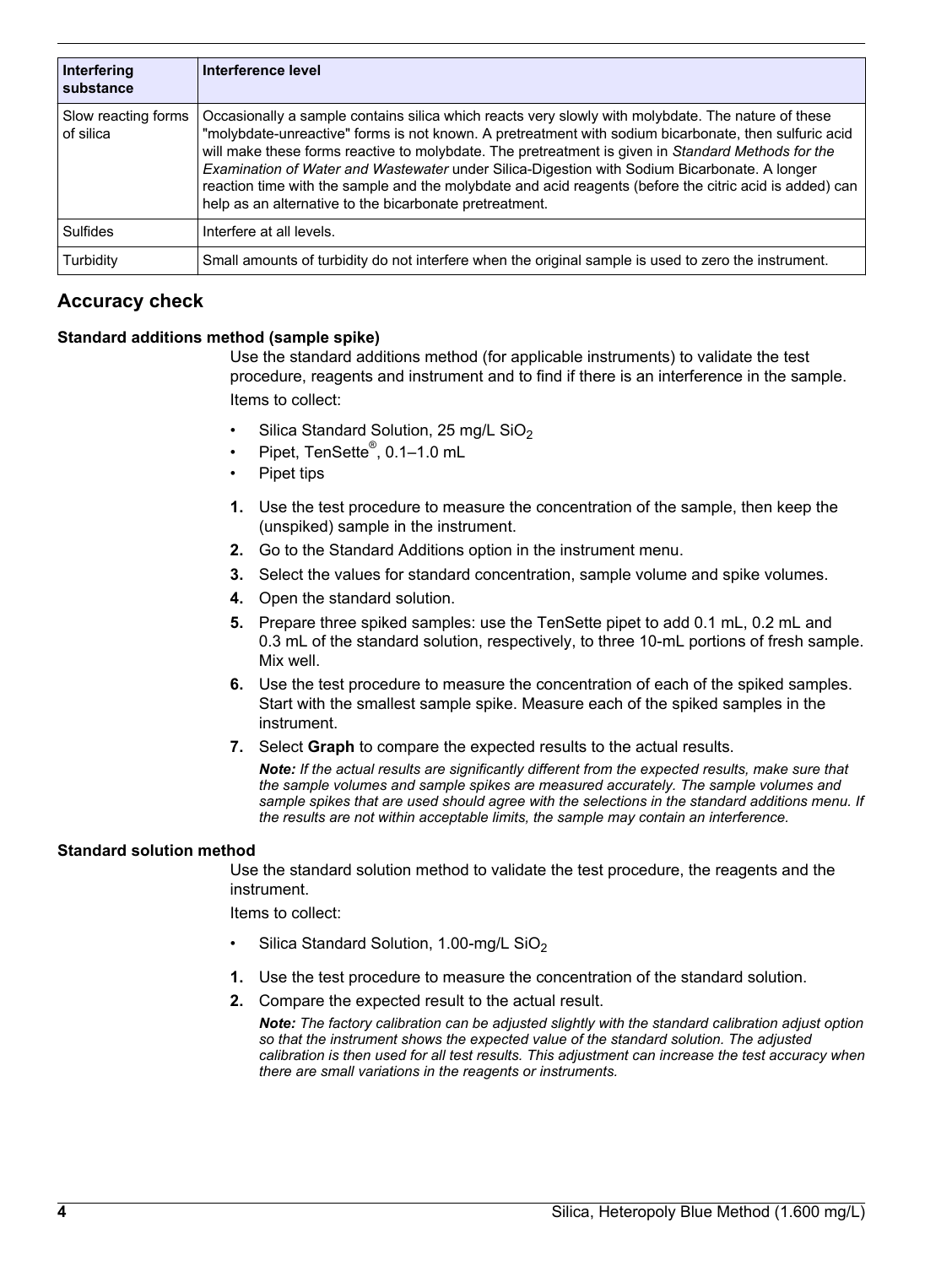#### <span id="page-4-0"></span>**Method performance**

The method performance data that follows was derived from laboratory tests that were measured on a spectrophotometer during ideal test conditions. Users can get different results under different test conditions.

| <b>Program</b> | <b>Standard</b>   | Precision (95% confidence interval) | <b>Sensitivity</b><br>Concentration change per 0.010 Abs change |  |
|----------------|-------------------|-------------------------------------|-----------------------------------------------------------------|--|
| 651            | 1.000 mg/L $SiO2$ | 0.990-1.010 mg/L SiO <sub>2</sub>   | $0.012$ mg/L SiO <sub>2</sub>                                   |  |

#### **Summary of method**

Silica and phosphate in the sample react with molybdate ion under acidic conditions to form yellow silicomolybdic acid complexes and phosphomolybdic acid complexes. Addition of citric acid destroys the phosphate complexes. An amino acid is then added to reduce the yellow silicomolybdic acid to an intense blue color, which is proportional to the silica concentration. The measurement wavelength is 815 nm for spectrophotometers (DR 1900: 800 nm) or 610 nm for colorimeters.

#### **Consumables and replacement items**

#### **Required reagents**

| <b>Description</b>                        | <b>Quantity/Test</b> | Unit          | ltem no. |
|-------------------------------------------|----------------------|---------------|----------|
| Silica Reagent Set, low range, includes:  |                      | 100 tests     | 2459300  |
| Amino Acid F Reagent Powder Pillow, 10 mL |                      | $100$ /p $ka$ | 2254069  |
| Citric Acid Powder Pillow, 10 mL          |                      | $100$ /p $kg$ | 2106269  |
| Molybdate 3 Reagent Solution              | 1 ml                 | 50 ml         | 199526   |

#### **Recommended standards and apparatus**

| <b>Description</b>                                | Unit           | Item no. |
|---------------------------------------------------|----------------|----------|
| Silica Standard Solution, 1-mg/L SiO <sub>2</sub> | 500 mL         | 110649   |
| Silica Standard Solution, 25 mg/L as $SiO2$       | 236 mL         | 2122531  |
| Water, deionized                                  | 4 <sub>l</sub> | 27256    |

#### **Optional reagents and apparatus**

| <b>Description</b>                         | Unit     | Item no. |
|--------------------------------------------|----------|----------|
| Sodium Bicarbonate                         | 454 g    | 77601    |
| Sulfuric Acid Solution, 1.00 N             | 1000 mL  | 127053   |
| Pipet, TenSette®, 0.1-1.0 mL               | each     | 1970001  |
| Pipet tips for TenSette® Pipet, 0.1-1.0 mL | 50/pkg   | 2185696  |
| Pipet tips for TenSette® Pipet, 0.1-1.0 mL | 1000/pkg | 2185628  |